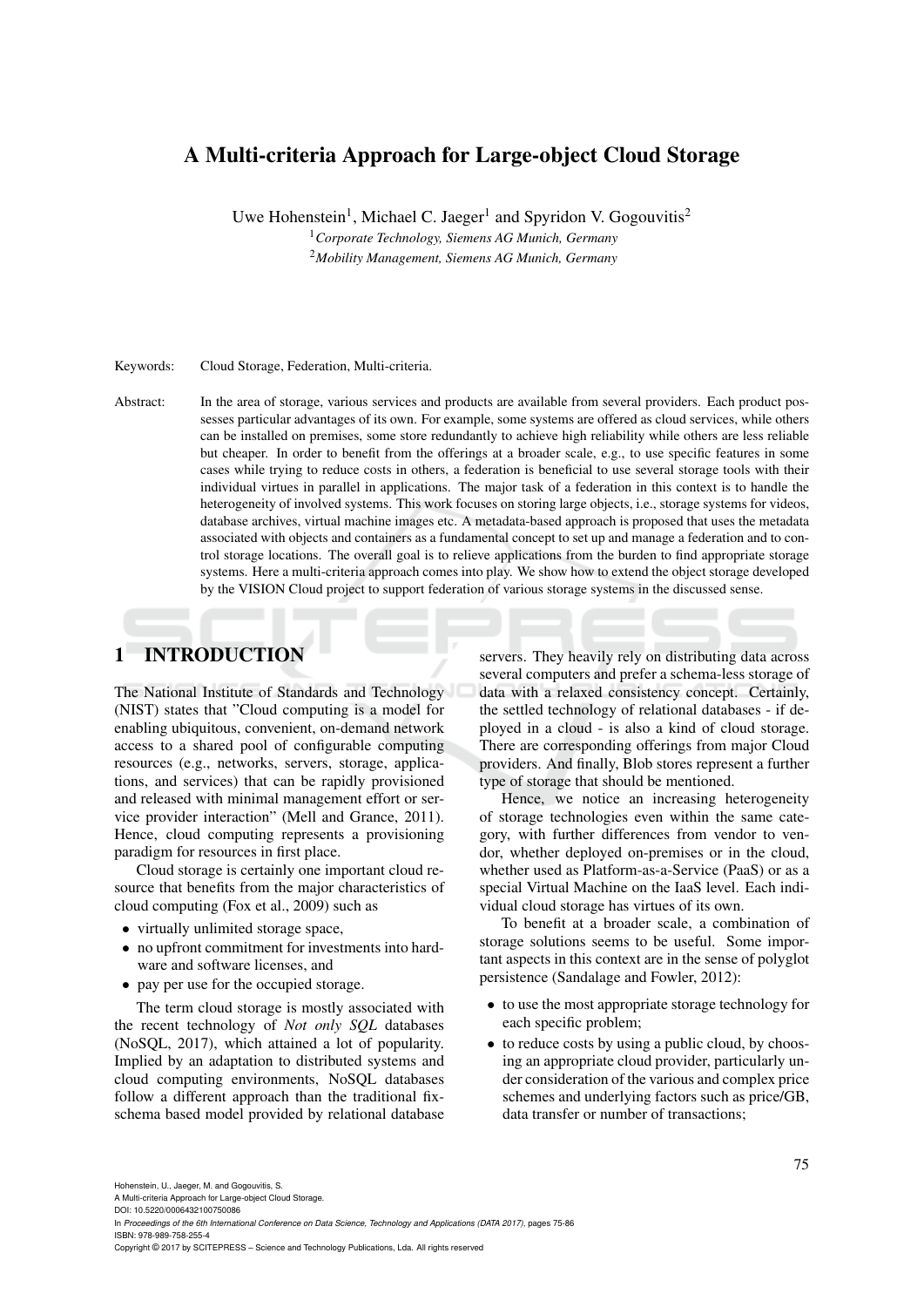- to take into account access time and latency, e.g., to use fast but expensive storage only when really needed but slow and cheap storage in other cases;
- to consider the differences between on-premises and cloud solutions with certain limitations, e.g., the maximal database size, a reduced features set;
- to use a hybrid cloud for security and confidentiality issues, i.e., keeping confidential data in a private cloud while taking benefit from the public cloud for non-confidential data;
- to shard data in general, e.g., according to geographic locations, costs etc.

These points are fully interleaved and demand for a multi-criteria approach. Therefore a model is needed that captures the necessary information and creates associations between all involved entities. This information can be used to find an optimal data placement solution for an overall benefit.

In this paper, we base our work upon a metadatabased approach for a cloud storage scheme developed by the European funded VISION Cloud project (Kolodner et al., 2011)(Kolodner (2) et al., 2012). VISION Cloud aimed at developing next generation technologies for storing large objects like videos and virtual machine images, accompanied by a content-centric access to storage. Following the CDMI proposal (CDMI, 2010), the approach relies upon objects and containers and offers first-class support for metadata for these storage entities.

VISION Cloud has implemented a simple federation approach that provides some basic access to several storage solutions. We extend the original federation approach to tackle the needs of a multi-criteria storage solution that attempts to combine different storage technologies. Indeed, having a federation, it is possible to benefit from the advantages of various storage solutions, private, on-premise and public clouds, access speed, best price offerings etc. while the same way avoiding the disadvantages of a single storage. A federation approach can provide a unified and location-independent access interface, i.e., transparency for data sources, while leaving the federation participants autonomous.

The remainder of this work is structured as follows: Section 2 explains the VISION Cloud software that is relevant and extended in this work: the concept, especially of using metadata, the storage interfaces, and the storage architecture. The original cloud federation approach of VISION Cloud is also presented. We explain an extended federation approach, particularly the architectural setup, in Section 3, and continue with technical details in Section 4. Section 5 is concerned with related work. This work ends with Section 6 providing conclusions and future work.

## 2 THE VISION CLOUD PROJECT

VISION Cloud (Kolodner et al., 2011) was an EU co-funded project for the development of metadatacentric cloud storage solutions. The project developed a storage system and several domain applications where the handling of rich metadata provides new innovations. Domains targeted by VISION Cloud were telecommunication, broadcasting and media, health care, and IT application management.

These domains share the need for an appropriate object storage system. The telecommunication, the broadcasting, and media domains envisage the storage of videos, the health care domain application stores high resolutions diagnostics images, and the IT application management stores virtual machine images. They all share the need for growing storage capacity and large storage consumption per object. The images of virtual machines in a data center grow bigger. The media domain is moving to Ultra High-Definition and 4K resolution content. And in the telecommunication domain, sharing of video messages turns into a trend as the market share of high-resolution camera equipped handsets grows (VISION-Cloud, 2011). All these domains in VISION Cloud benefit from an object storage developed in the project and serve as a proof-of-concept: They require an increasing need of large capacity for the expectation to store a vast number of large objects and the ability to maintain rich metadata sets in order to navigate and retrieve stored content.

Pursuing a metadata-centric approach, VISION Cloud stresses the ability to represent the type and format of the stored objects. With such an awareness of the storage, functionality can be triggered depending on the execution context and the currently processed storage object. The automation based on the awareness also contributes to the ability to deal with a high number of objects stored in an autonomous manner.

## 2.1 The VISION Concept of Metadata

Classic approaches that handle large objects basically organize files in a hierarchical structure in order to allow navigating through the hierarchy and finally finding a particular item. However, it can be quite difficult to set up a hierarchy in an appropriate manner that provides flexible search options with acceptable access performance and intuitive categories for ever increasing amounts of data. Moreover, such a hierarchy has usually to be organized manually and is thus prone to outdated or wrongly applied placements. In addition, the problem arises how to maintain a hierarchy changes in a distributed environment.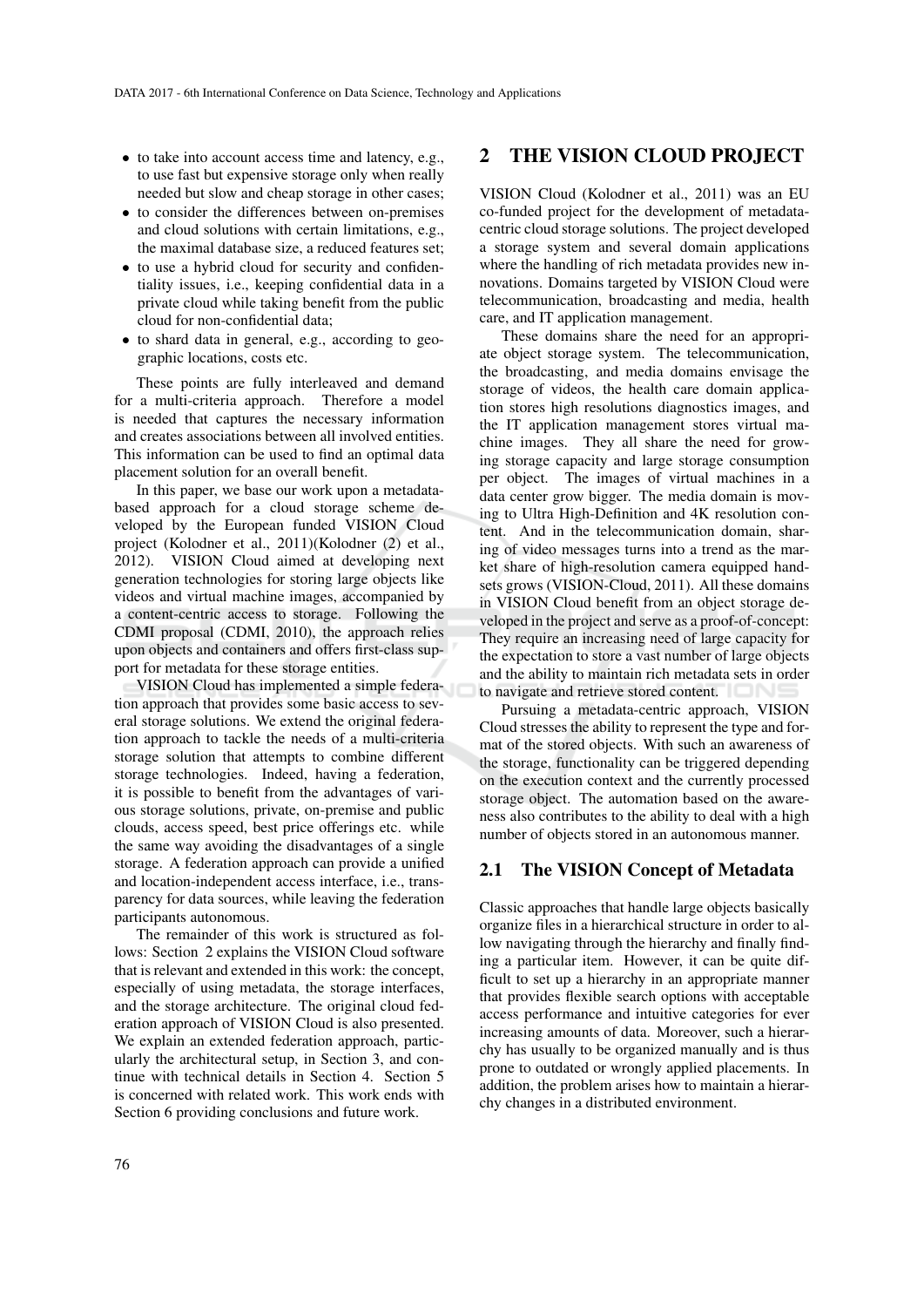One of the goals of VISION Cloud was to enhance the object storage with rich metadata handling capabilities. Looking at the cloud storage offerings that existed from the popular vendors at project start, VI-SION Cloud decided to focus on the storage and retrieval of objects *based on metadata* and the ability to perform autonomous actions on the storage node based on metadata (Kolodner et al., 2011).

The content can be accessed based upon using metadata. A lot of useful metadata is technical, such as the file format or the image compression algorithm. Looking at some video sharing plaforms, some obvious metadata is also already available such as the title, the author of the video, a description, the date of upload, or a rating provided by users who have watched the content. Of course, such (existing) metadata could be easily added during import, as one of the VISION Cloud demonstrators has shown (Jaeger et al., 2012). Besides objects, metadata can be also attached to containers, which hold several different objects. Using container metadata also enables storage handling information for the objects inside.

In addition to such types of metadata that requires just the import of objects, the VISION Cloud object storage has the ability to derive metadata from processing storage objects. VISION Cloud uses so called storlets (Kolodner (2) et al., 2012): Storlets are software modules, similar to stored procedures or triggers in traditional databases, which contain executable code to process uploaded storage objects. They can analyze storage object, e.g., deriving metadata to be attached to objects. Hence, one application of storlets is to run speech-to-text analyzers on video content in order to store the text resulting from the audio track as metadata. Then indexing can provide search terms as additional metadata attached to video content. Such an approach improves the ability to navigate across a large number of video objects drastically.

From a technical perspective, VISION Cloud uses a key-value objects tree in a dedicated storage for keeping the metadata only, along with a further basic object storage for the large objects themselves. It is the special ability of VISION Cloud to efficiently keep both the storage objects and their metadata in synchronization when considering the node-based architecture and envisaging horizontal scaling.

# 2.2 The VISION Content Centric Interface

Applications deal with metadata in VISION Cloud by using the so-called *Content Centric Interface* (CCI), an interface that maintains and allows for querying

metadata. The content-centric approach relieves a user from establishing hierarchies in order to organize a high number of storage objects. VISION Cloud follows the Cloud Data Management Interface (CDMI, 2010) specification. CDMI standardizes the interface to object storage systems in general. However, the concept of the previously mentioned storlet, for example, is a CDMI extension not covered by the standard at the time of developing the VISION Cloud.

CDMI defines a standard for accessing and storing objects in a cloud specifying the typical CRUD (Create, Retrieve, Update, Delete) operations in a REST style (Fielding and Taylor, 2002) using HTTP(S). The user can organize storage objects using containers. Containers can be compared to the concept of buckets in other storage solutions.

In VISION Cloud, a container enables not only the organization of storage objects, it allows also to efficiently design queries and handle objects in general. The following REST examples give an impression about the CDMI-based interface of VISION:

- PUT /CCS/MyTenant/MyContainer creates a new container for a specific tenant *MyTenant*.
- PUT /CCS/MyTenant/MyContainer/MyObject then stores an object *MyOb ject* in this container.

The payload of a HTTP PUT request contains the metadata describing an object. To distinguish a container from an object, the type of data for this request is indicated in the HTTP Content-Type header field (cdmi-container). For example, a full request for creating a new container looks as in Figure 1:

Example: PUT /CCS/MyTenant/MyContainer X-CDMI-Specification-Version: 1.0 Content-Type: application/cdmi-container Authorization: Basic QWxhZGRpbjpvcGVuIHNlc2FtZQ== Accept: application/cdmi-container { metadata : { content : video, format : mpeg3 } }

Figure 1: HTTP PUT request.

## 2.3 VISION Cloud Architecture

The general VISION Cloud architecture was presented in previous work (Kolodner et al., 2011). Thus, we here focus on the storage and the metadata handling. Figure 2 outlines the structure of layering: The foundation is the object storage, which includes the ability to store and manage the metadata. For example, replication of storage objects with their metadata across nodes is handled by this layer. On top of this layer, every node has the Content Centric Service (CCS) deployed, which offers higher services such as a relationship concept. The Content Centric Storage implements the CCI. It extends CDMI by adding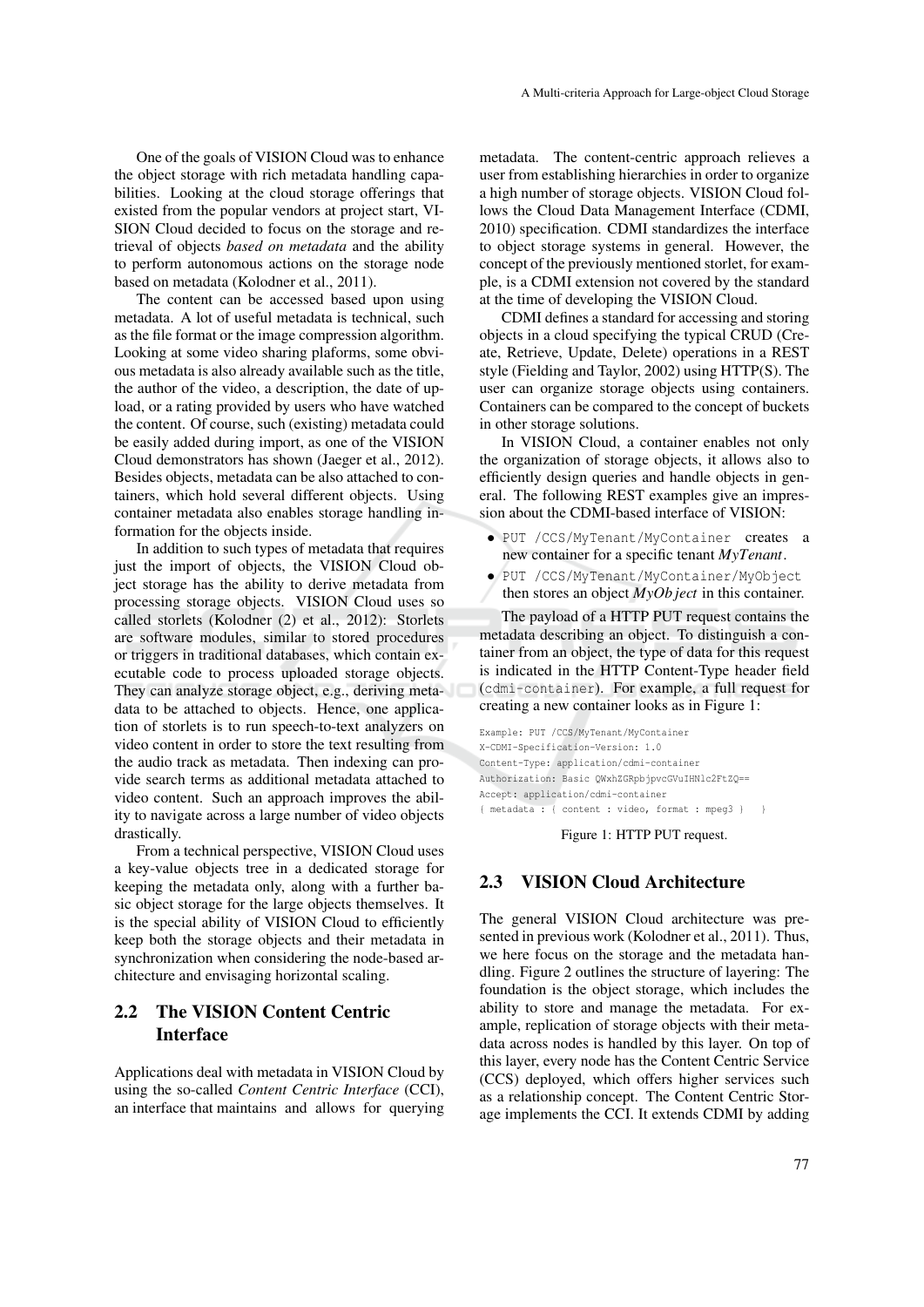some additional operations in order to provide rich metadata handling for applications. The application, depicted on the top of the two other layers in Figure 2, accesses the storage via the CCS.

Being a cloud service implementation, the VI-SION cloud storage software was designed to run on common appliance dimensions allowing one to deploy a massive number of parallel nodes in a data center in order to enable horizontal scaling. An application is principally able to access several nodes with CCS and underlying object storage stacks deployed. In fact, the distribution over nodes is transparent to the user and facilitated by load balancing in a VISION Cloud storage system.



Figure 2: VISION architecture.

As an example, assume the application has a reference of an object and would like to find similar objects in the storage. This is a popular use case when it comes to different media encoding types for different end devices. The provider might store media content optimized for hand held devices or smart phones along with media content optimized for highdefinition displays. The application uses the CCS to query for objects similar to the object already known. The similarity is a metadata feature that was provided especially as part of the ability to maintain relations between objects as metadata. The CCS defines how to encode relations by using key-value metadata on the object storage and decodes the relation-based query from the application into an internal metadata format which is not aware of relations. A corresponding query is sent to the underlying object storage.

The underlying object storage was developed as part of the VISION Cloud project. It provides a number of innovations in addition to the handling of metadata, e.g., execution of storlets or resiliency of storage items. If an application uses only the metadata handling features and not the storlets, i.e, only the basic features for storing and managing objects, the CCS can work also with other storage systems that are capable of storing metadata attached to objects and containers. The CCS uses an adapter concept to separate the integration of different storage servers. Therefore by implementing an adapter, other storage implementations can be integrated with CCS as well, given that the metadata handling requirements are provided in addition to a plain object storage. As part of the VI-SION Cloud project, the open source CouchDB document database was also integrated with the CCS.

Using a specific storage adapter, the CCS connects to a storage server's IP and port number, either referring to a single storage server or to a load balancer within a cluster implementation. Technically, the object storage and the CCS could reside on different machines or nodes. Also, a client could access the object storage directly, not using the CCS metadata handling capabilities. In the basic setup of VISION Cloud nodes, the CCS is deployed on every storage node, which is a (potentially virtual) server running a VISION Cloud node software stack. This avoids increased request response times resulting from the connections between different network nodes. Moreover, the CCS is capable of avoiding node management functionality and keeping track of the current status of object nodes. This enables a horizontal scaling of VISION Cloud storage nodes in general.

The request handling of CCS does not (need to) support sessions. As such, it can be easily deployed on the storage node as a module. The CCS can also work with storage system on different machines.

### 2.4 Basic VISION Cloud Support for Federations **ICATIONS**

Cloud federation aims at providing an access interface so that a transparency of data sources in different storage clouds of different provisioning modes is provided. At the same time it leaves the federation participants autonomous. Clients are able to leverage a federation with a unified view of storage and data services across several systems and providers.

In general, such a federation has to tackle heterogeneity of the units to be combined. In the context of storage federation, there are several types of heterogeneity. At first and most obvious, each cloud provider has management concepts and Application Programming Interfaces (APIs) of its own, which may be proprietary or may implement industry specifications, e.g., (CDMI, 2010). And then at the next lower level, the federation has to take into account the heterogeneity of data models of the cloud providers. In fact, the implementation of the content-centric storage service of VISION Cloud helps to handle heterogeneity by means of adapters, thus allowing one to wrap heterogeneous units, each with a CCS interface. An instance of a VISION Cloud CCS sits on top of a single storage system. Moreover, the CCS architecture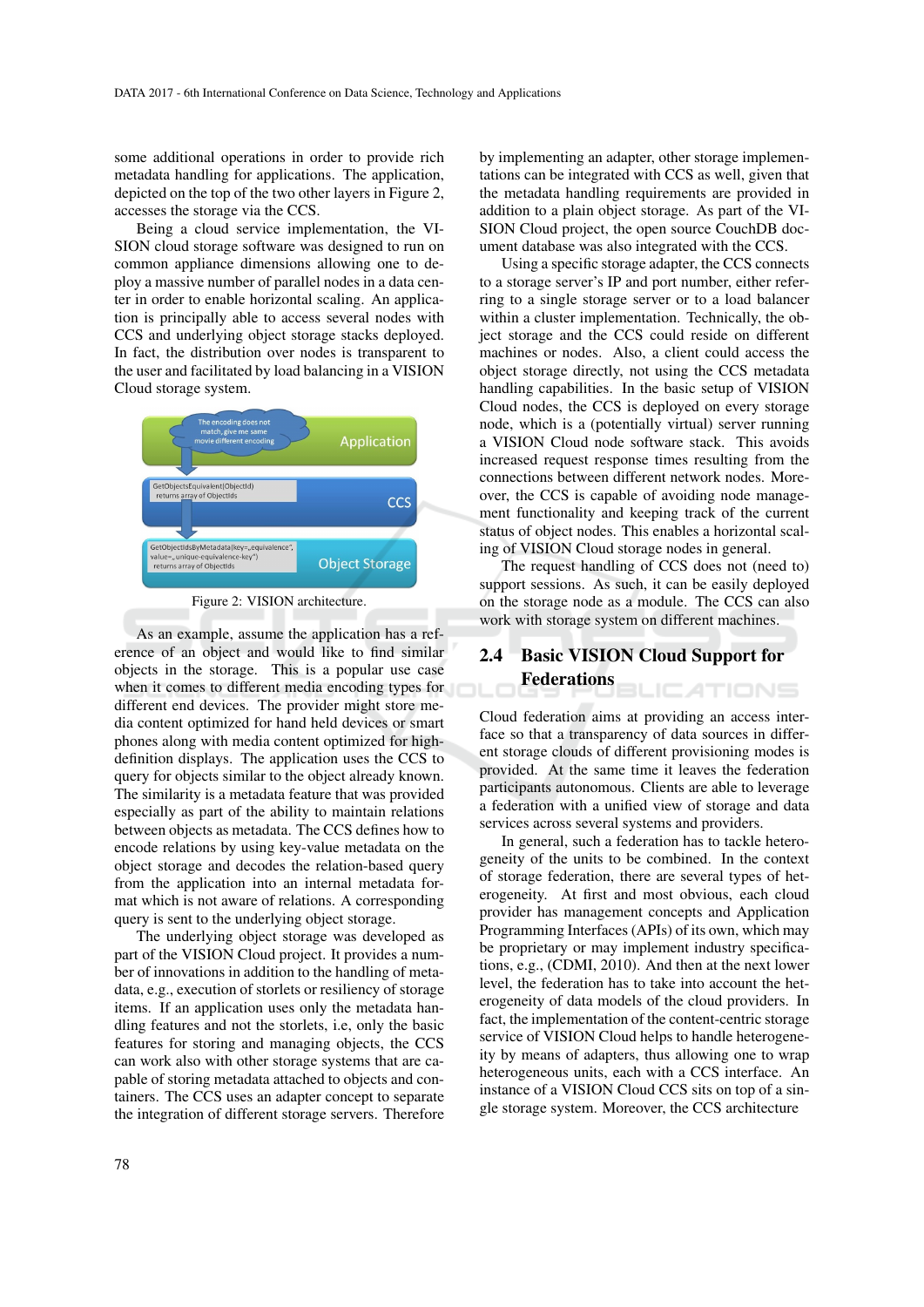supports multiple cloud providers and underlying storage system types, as long as a storage adapter is provided. Currently, CCS adapters are available for the proprietary VISION Cloud storage service or CouchDB.

The CCS communicates with the object storage using an IP connection. This means that the CCS can have several storage servers beneath with a load balancer in front. Hence, the VISION Cloud decision was to put CCS on top of these (homogeneous) cluster solutions due to several benefits. CCS is just a bridge between the load balancer and the client. All scalability, elasticity, replication, duplication, and partitioning is done by the storage system itself. Therefore, there is no need for CCS to re-implement features that are already available in numerous cloud storage implementations. In fact, current storage system types usually have a built-in cluster implementation already. For instance, the open source project CouchDB has an elastic cluster implementation named BigCouch. MongoDB as another open source example, has various strategies for deploying clusters of MongoDB instances. To our knowledge and published material by the vendors, we can assume that these cloud systems are able to deal with millions of customers and tens of thousands of servers located in many data centers around the world. Hence, the CCS does not have to manage all the distribution, scalability, load balancing, and elasticity. This would have tremendously increased the complexity of CCS.

The basic federation functionality of VISION Cloud allows the CCS to actually distribute requests between multiple storage nodes. Depending on metadata, the CCS can route storage requests to different storage services. This appears similar to the features of a load balancer. Although the CSS does not represent a load balancer, the role of the CCS in the software stack could be useful to service similar purpose: In fact, the CCS can distribute requests over different storage nodes not based on the classic load balancing algorithms for distributing load, but based on quality characteristics and provided capabilities that are matched with the available storage clouds.

Moreover, VISION Cloud was designed with security in mind and provides fine granular access control lists (ACLs). ACLs are attachable to tenants, containers, and objects.

## 2.5 Use of Federations

The basic VISION Cloud federations features have been used and slightly extended in two federation scenarios. The approaches are briefly presented now.

#### 2.5.1 On-boarding Federation

The first scenario is a so-called on-boarding federation (Vernik et al., 2013). The purpose of this scenario is to migrate data from one storage system to another, the *target*. One important feature of the on-boarding federation is to allow accessing *all* the data via the target cloud while the migration is in progress, i.e., while data is being transferred in the background. The on-boarding scenario helps to avoid a vendor lockin, which is the second among top ten obstacles for growth in cloud computing according to (Fox et al., 2009). With on-boarding being enabled to move data without operational downtime, a client becomes independent of a single cloud storage provider.

To set up on-boarding, an administrator has to create and maintain a federation of the two involved storage systems. A federation is always defined between two containers: The administrator has to send a "federation configuration", which describes the federation to the target container, because the target container will initiate a pull mechanism.

| "federationinfo": {                                         |
|-------------------------------------------------------------|
| // information about remote cloud                           |
| "eu.visioncloud.federation.status": "0",                    |
| "eu.visioncloud.federation.job start time": "1381393258.3", |
| "eu.visioncloud.federation.remote cloud type": "S3",        |
| "eu.visioncloud.federation.remote container name":          |
| "example S3 bucket",                                        |
| "eu.visioncloud.federation.remote_region": "EU_WEST",       |
| "eu.visioncloud.federation.type": "sharding",               |
| "eu.visioncloud.federation.is active": "true",              |
| "eu.visioncloud.federation.local_cloud_port": "80",         |
| // credentials to access remote cloud                       |
| "eu.visioncloud.federation.remote s3 access key":           |
| "AFAIK3344kev",                                             |
| "eu.visioncloud.federation.remote s3 secret key":           |
| "TGIF5566key",                                              |

"eu.visioncloud.federation.status\_time": "1381393337.72" }

#### Figure 3: Sample payload.

The payload in Figure 3 describes a typical federation configuration in VISION Cloud. The data is required for accessing a member's cloud storage, i.e., the remote storage to be moved to the target cloud, here for an Amazon S3 member. With this configuration request, a link between the clouds is created.

A new REST service, the *federation service*, provides the basic CRUD operations to configure and handle federations. This federation service is deployed along with the CCS. PUT creates a new federation instance by passing an id in the Uniform Resource Identifier (URI) and the federation configuration in the body. GET gives access to a specific federation instance and returns the federation progress or statistical data. A federation configuration can be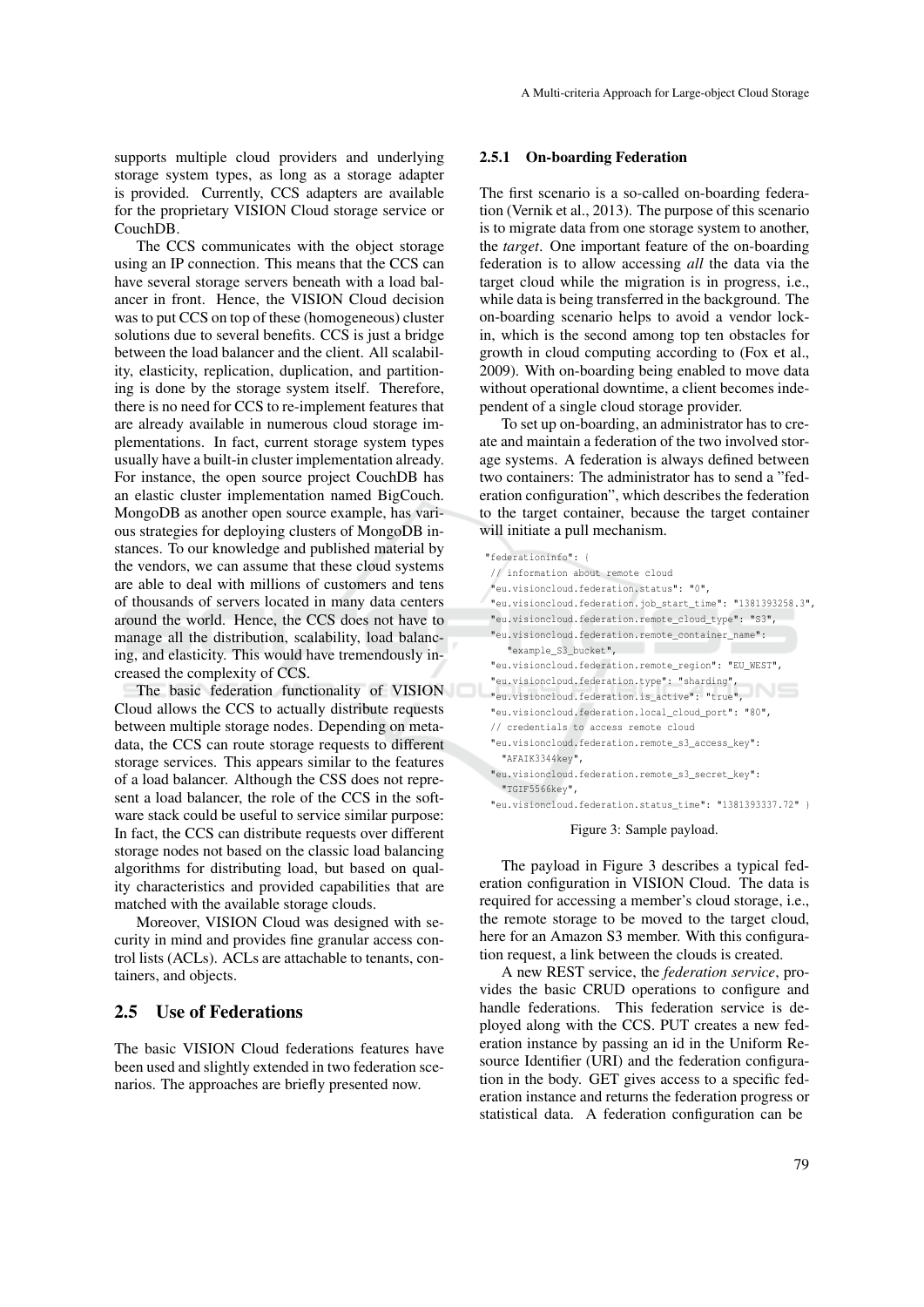deleted by DELETE. For details please refer to the project deliverable (VISION-Cloud, 2012).

After the administrator has configured the federation, the objects of federated containers will be transferred in the background to the container in the target cloud. If a client asks for the contents of the container, all objects from all containers in the federation will be returned. Thus, objects that have not been on-boarded yet will be fetched from the remote source, too.

A special on-boarding handler of the federation service intercepts GET-requests from the client and redirects them to the remote system for nontransferred containers and schedules the background jobs for copying data from the remote cloud.

#### 2.5.2 Hybrid Cloud

Going further, we demonstrated in (Hohenstein et al., 2014) how to set up a hybrid cloud scenario. A hybrid cloud uses both a public and a private cloud. The motivation for hybrid clouds is often to keep critical or privacy data on private servers. One reason might be regulatory certifications or legal restrictions forcing one to store material that is legally relevant or subject to possible confiscation on premises. However, non-critical data could be routed to more efficient cloud offerings from external providers, which might be cheaper and offer better extensibility. The idea is to control the location of objects according to metadata.

The federation again occurs at container level: A logical container can be split across physical public and private cloud containers. Every logical container has to know its physical locations. To this end, we make the two cloud containers aware of each other by a PUT request with the payload of Figure 4, which has to be sent to the federation service of vision-tb-1. An analogous PUT request is implicitly sent to the second cloud, however, with an "inverted" payload.

https://vision-tb-1.myserver.net:8080/MyTenant/vision1 { "target\_cloud\_url" : "vision-tb-2.myserver.net", "target\_cloud\_port" : "8080", "target\_container\_name" : "logicalContainer", "local container name" : "logicalContainer", "local\_cloud\_url" : "vision-tb-1.myserver.net", "local\_cloud\_port" : "8080", "type" : "sharding", "private\_cloud" : "vision1", "public\_cloud" : "vision2" }

Figure 4: Federation payload.

This configuration contains information regarding the private and public cloud types, URLs, users, authorization information etc. Due to private/public cloud, *vision-tb-1* will be the private cloud and *vision-tb-2* the public cloud. Such a specification is needed for any container (here logicalContainer) to act as a shard.

Clients are enabled to distribute data over the clouds and are provided with a unified view of the data that resides in both the private and public cloud. The hybrid cloud setup is completely transparent for the clients of a container, and the clienst might even not be aware where the data resides. Data CRUD operations are performed in a sharded way; The possibility to determine data confidentiality is given to the client by a metadata item that indicates data confidentiality. In order to store confidential data, one need to perform the request in Figure 5.

```
PUT vision-tb-1.cloudapp.net:8080/CCS/siemens
 /logicalContainer/newObject
{ "confidential" : "true" }
```
Figure 5: PUT request for storing confidential data.

PUT requests are handled as follows by a new ShardService in the CCS. The metadata of the object is checked for an item indicating confidentiality such as *confidential* : *true*|*false*. The approach benefits from the ability of the CCS to connect to multiple object storage nodes at the same time using the basic federation component of VISION Cloud. The sharding is performed in the CCS based on metadata values. According to the metadata of the container, the connection information is determined for both clouds. The ShardService decides to store *newObject* in the *private* cloud.

Every GET request to a federated container is sent to all clouds participating in the federation unless confidentiality is part of the query. The results of requests are combined, and the result is sent back to the client.

Each federated cloud can be an access point to the federation, i.e., can accept requests. Hence, there is no additional interface to which object creation operations and queries need to be submitted. A request can be sent to any shard in any cloud. Access to the container can be via the public and private cloud store, accesses are delegated to the right location.

The basic federation service of VISION Cloud (cf. 2.5.1) is not used for the hybrid cloud setup. Instead, the service has been technically implemented in the CCS that provides the content-centric storage functions. In fact, in order to enable the hybrid cloud in the CCS, several extensions have been made to the CCS: A new ShardService has been added to CCS the task of which is to intercept requests to the CCS and decide where to forward the request. The ShardService implements a reduced CDMI interface and plays the key role to shard in hybrid environments.

To sum up, the development of the VISION Cloud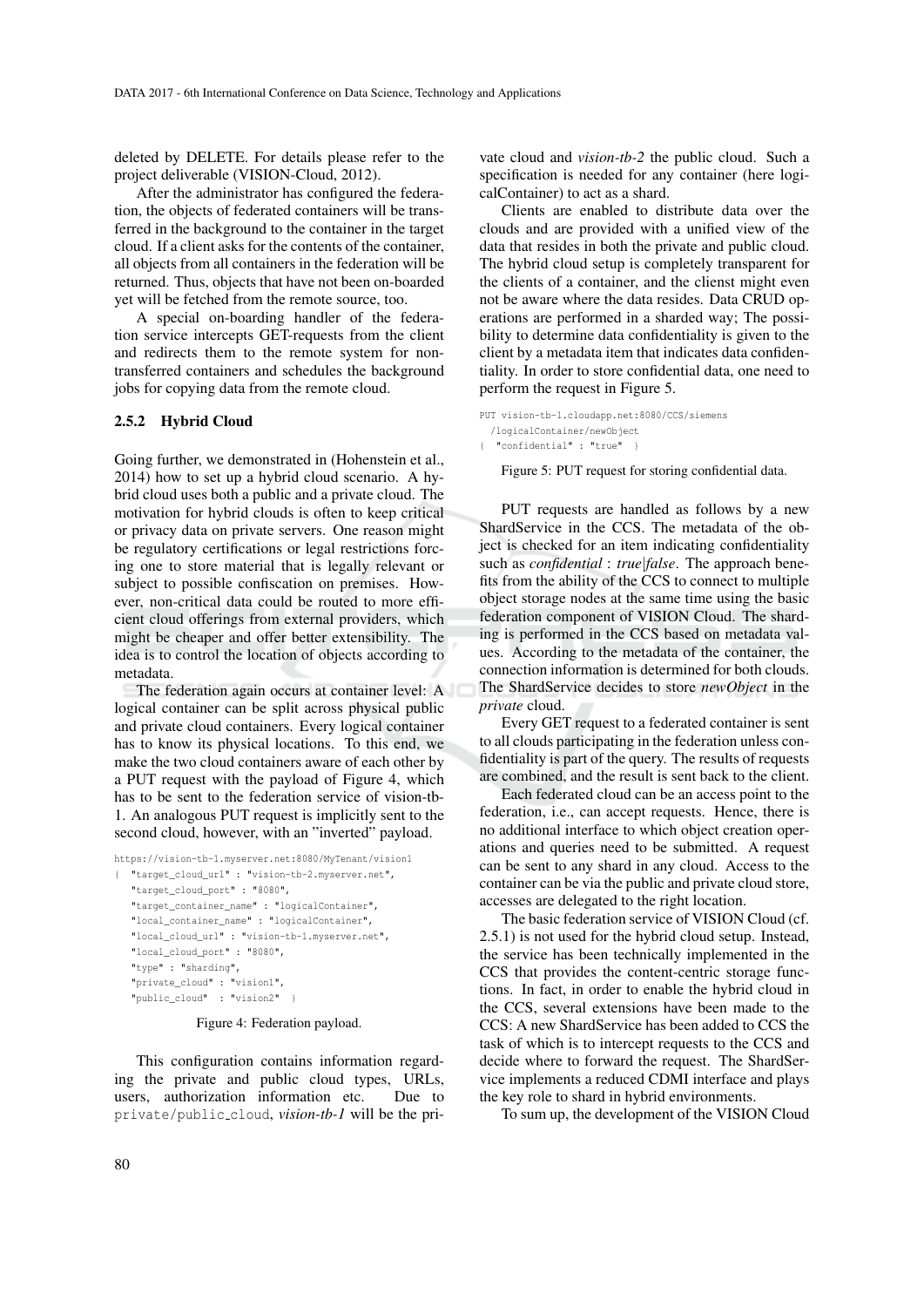project mainly provides important mechanisms that can be used as a base for federations:

- 1. *Metadata concept.* All objects are allowed to contain user-definable metadata entries. Those keyvalue pairs can be used in several ways to query for objects inside the cloud storage system. A schema can be employed for these metadata entries to require the existence of certain metadata fields and hence to enforce a certain metadata schema.
- 2. *Adapters for storage clouds.* VISION Cloud includes an additional layer that abstracts from the underlying storage and thus makes it possible to integrate cloud storage systems, e.g a blob storage service of some larger public cloud offering.

# 3 MULTI-CRITERIA STORAGE APPROACH

In the previous Section 2, we have considered an onboarding and a hybrid cloud setup where the location of objects is determined according to metadata. Being able to work with several cloud storage systems in a sharded manner offers further opportunities which are explained in this section.

## 3.1 The Approach and Concept

The goal is to extend the existing VISION Cloud federation approach to offer a more flexible solution for a so named multi-criteria storage. The term multicriteria refers to the ability of the approach to organize the storage in shards based on multiple criteria at the same time.

This work uses the concept of federation (Vernik et al., 2013) to define a heterogeneous cloud setup involving different cloud storage systems with various properties and benefits. The metadata processing facilities are used to let clients specify storage criteria to be satisfied. The metadata processing takes places in the Content Centric Service component of VISION Cloud (Jaeger et al., 2012), using the management models and their associations.

Let us assume several cloud storage systems (CSs) named*CS*1, *CS*2, *CS*<sup>3</sup> etc. Each*CS<sup>i</sup>* possesses specific properties and advantages with regard to privacy, access speed, availability SLAs and other characteristics following a resource model (cf. 3.2.2).

The definition of CS properties requires an administrative PUT request to the federation admin service of a VISION Cloud installation with a payload that describes the capabilities of any added *CS<sup>i</sup>* . These

properties are for the whole CSs, not for a specific container or object. The payload is then automatically distributed to all the members of the federation. At this point, the difference to the previously described VISION Cloud federation approaches becomes obvious: instead of federating containers, the multi-criteria approach spans across several containers globally. The extension of the federation concept intends to use different cloud storages in different provisioning modes. Referencing a classical example, data with higher demands in terms of privacy should be routed to locally hosted cloud storage systems, while data subject to less critical could be stored in a public cloud offering. As another example, cloud storage providers have special features such as reduced resilience. Storage with reduced redundancy can be used to store data that is temporarily required, in such a cheaper cloud storage offering.

Technically, the intended goal is to establish metadata conventions that provide rules for processing object or containers metadata in order to take routing decisions to the according storage. Thus, CCI operations obtain a higher level of abstraction since hiding the various underlying storage systems. The behavior of existing CCI operations is affected as follows:

- To Create a New Container. A PUT request can be sent to the CCI of any  $CS_i$  specifying the desired properties according to a criteria model (cf. 3.2.1): The receiving  $CS_i$  decides where to create the container in order to satisfy the specified properties. Usually, there will be one  $CS_i$ , however, several CSs might be suitable and chosen for storing data, e.g., for sharding data, load balancing, or achieving higher availability by redundancy. Any  $CS<sub>i</sub>$  is able to handle requests by involving other CSs, if necessary. The container keeps metadata about its properties and a mapping to its list of further containers in other storage systems.
- To Create a New Object (in a Container). Again, a PUT request can be sent to the CCI of any  $CS_i$ . We decided to allow for specifying criteria not only for a container but also an object. Thus, the container criteria lead to a default storage location for all its objects, which can be overridden on a per-object basis. This principle supports use cases where a "logical" container should store images, however, some of them are confidential (e.g., non-anonymous press images) while others are non-confidential (e.g., anonymous versions of the same press images), leading to different *CS*<sup>*i*</sup>. Some objects are rarely accessed while others are used frequently. Some of them are relevant on the long term while other images could be easily recovered (i.e., thumbnails of original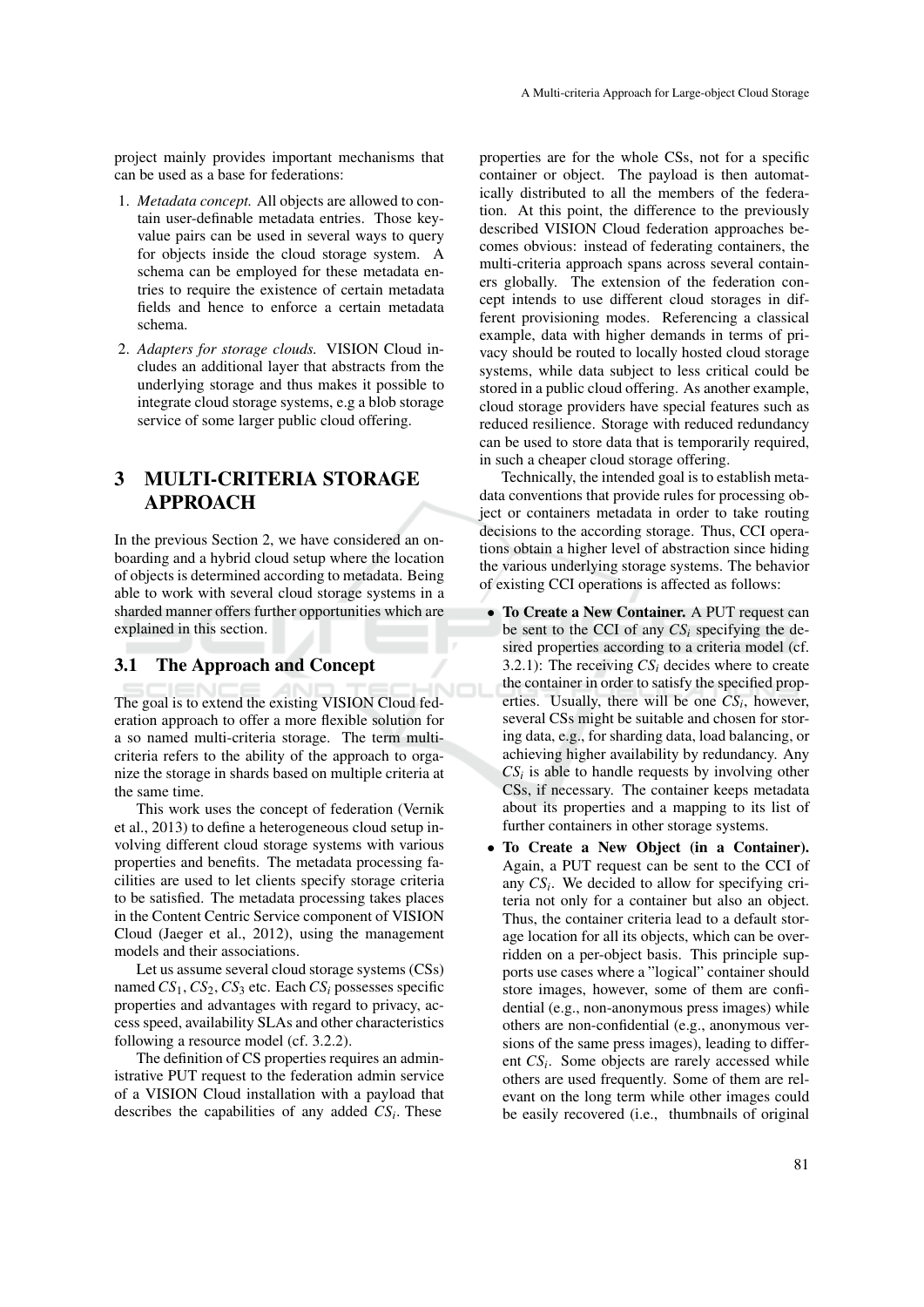images) and thus do not require high reliability. The  $CS_i$  takes the same decisions as above to determine the appropriate CS(s).

• To Retrieve a Particular Object in a Container. If a client wants to get an object, each CS must be able to retrieve the object even it is not available on its CS. In that case, the object's metadata is not available with such a request. Therefore, every  $CS<sub>i</sub>$  must determine the possible object locations from the globally propagated properties. Anyway, querying the CS's is performed in parallel.

Please note VISION cloud deployment sets up a federation admin service/interface for each cloud storage. In general, all different cloud storage nodes provide the same service interfaces.

## 3.2 Requirements and Resource Model

One of the main benefits of a federation approach is that data can be placed optimally on different storage systems according to user and system specified functional and non-functional requirements. In order to achieve this goal, properly capturing the application requirements is needed as well as an accurate description of the underlying physical resources. Therefore the VISION Cloud management models (Gogouvitis et al., 2012), requirements and resource model, come into play in federation scenarios.

TECHNO

### 3.2.1 Requirements Model

In order for an application to run effectively over a cloud infrastructure, the customer should be able to specify requirements, which will be used by the infrastructure to drive the data access operations of the application. To this end, a requirements model is necessary to capture the requirements emerging from application attributes modeling and the ones deriving directly from the user needs. In addition, such a model defines structures to describe lower level requirements for the service offerings of the cloud as well as resource requirements that are used for the resource provisioning. More specifically the following models have been developed:

- *User Requirements Model.* This model captures the user requirements in a formalized way. They can be high level requirements characterizing the application data or describing the needed storage service and can be translated to low-level storage characteristics. Examples of parameters described are metrics like number of users, durability and availability requirements.
- *Resource Requirements Model.* This model aims at specifying the resource requirements for the op-

eration of the cloud service. This structure will be utilized during resource provisioning and will keep the desired resources for meeting the constraints specified by the application.

Criteria that can be specified for creating containers or objects (and which determines the placement in a storage system) are for instance:

- Confidentiality (private vs. public cloud, highsecure data center)
- Storage cost (at certain levels)
- Reliability
- Access speed (fast disk access and low latency due to geo-location)
- Load balancing or replication properties

By using these two types of models, a user of a cloud storage system is able to define his strategy regarding placement of data and criteria-based provisioning. There are important issues, being combinable and ranked with a percentage.

### 3.2.2 Resource Model

The purpose of the resource model is to describe in a uniform way different features of storage systems that make up a federation. The resource models consists among others of properties such as:

- Public/private cloud
- Cloud provider and type (e.g., Amazon S3 Blob Store)
- Price scheme for storage, basically per GB/month, number of transactions, data transfer etc.
- Redundancy factor
- Disk access properties (e.g., SSD)
- Latency of data center for locations

# 4 TECHNICAL ASPECTS OF MAPPING APPROACH

Indeed, the usage-related criteria must be mapped to the physical storage properties by relating the concepts of the requirements and resource models. Then, it is possible to map high-level requirements, described as metadata, to low level resource requirements and to finally find storage systems that can fulfill the specified user criteria.

As the general approach of VISION Cloud was to implement the CDMI, a user of the system should perform the configuration of the system using the same REST/JSON-based approach as CDMI does. As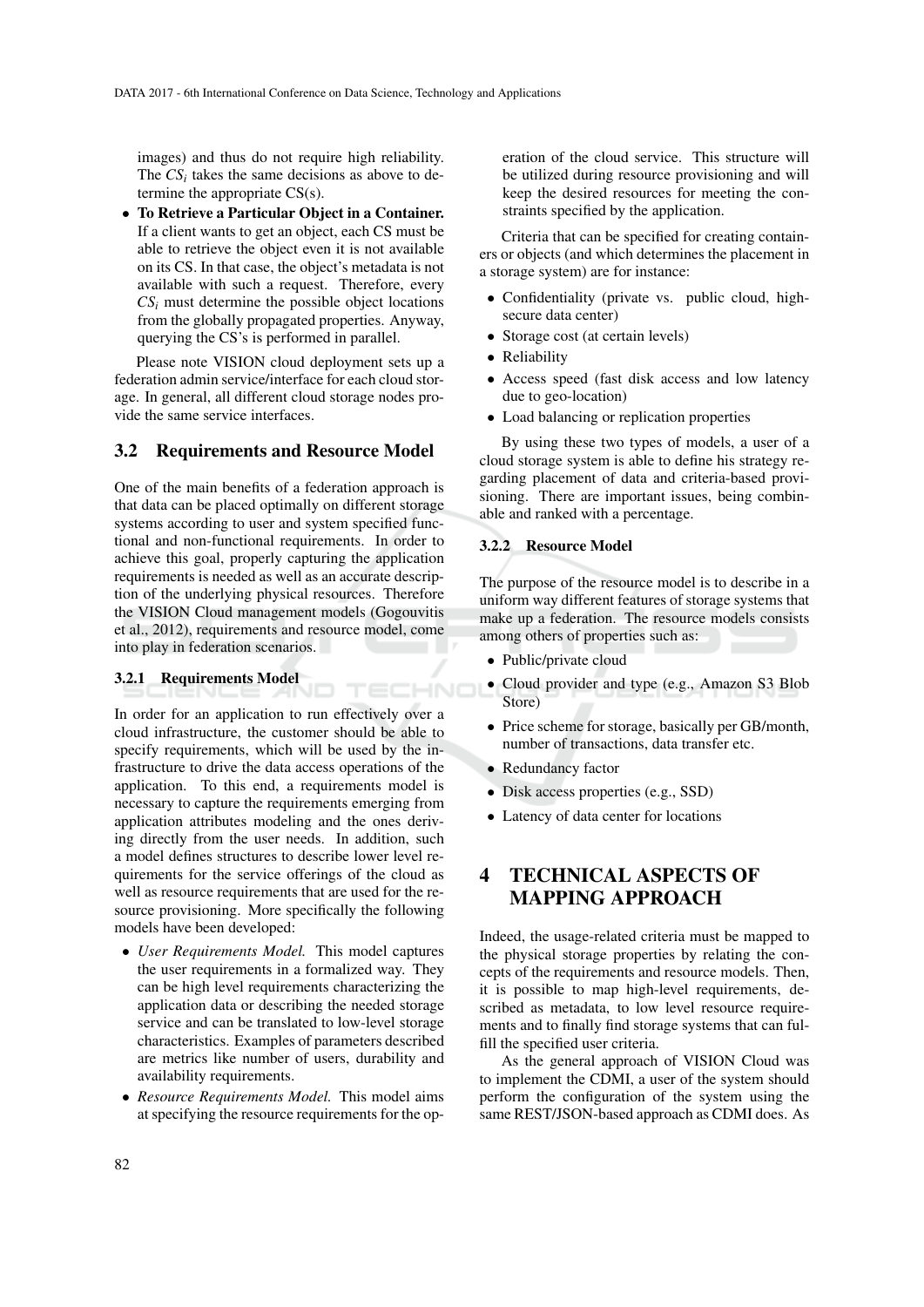such, the already federation service provides some configuration calls that are extended by a PUT operation to let an administrator submit configurations. All users of the interface can use generic REST clients as well as implement their own front end using these REST calls.

Inside the federation service, one important task is to map the criteria specified by users to the technical parameters of storage systems in such a way that a storage system fitting best to the criteria will be found. To this end, we implemented an appropriate mapping approach. The basic idea is as follows:

- Each storage system is described by certain categories according to the resource model: public/private, a redundancy factor, its location, access speed, latency etc. (cf. Figure 6). The payload of Figure 4 obtains the properties of every newly added CS.
- If a user request to create a container or object with associated metadata requirements arrives at the CCS, the CCS asks the federation service for the federation information. The request contains metadata according to the requirements model – independently of the physical resource model of CSs. The federation returns the referring storage location(s) accordingly. All the metadata is part of a request, similar to Figure 5.

| <b>Storage</b><br><b>System</b> | type              | public | provider | redundancy<br>factor | access<br>speed  | <b>location</b> |
|---------------------------------|-------------------|--------|----------|----------------------|------------------|-----------------|
| CS <sub>1</sub>                 | SSD disk          | no     | Samsung  | $\mathbf{1}$         | 1 <sub>ms</sub>  | local           |
| CS <sub>2</sub>                 | Vision store      | no     | Vision   | $\mathfrak{p}$       | 10 <sub>ms</sub> | local           |
| CS <sub>3</sub>                 | <b>Blob</b> store | ves    | Amazon   | 3                    | 5 <sub>ms</sub>  | Amsterdam       |
| CS <sub>4</sub>                 | Table store       | yes    | Azure    | 3                    | 20ms             | <b>Dublin</b>   |
| CS <sub>5</sub>                 | <b>Blob</b> store | ves    | Azure    | 3                    | 8 <sub>ms</sub>  | Dublin          |

Figure 6: Table RESOURCE – storage system properties.

The basis for recommending appropriate Storage Systems (CSs) for given user requirements is first a list of storage systems (cf. Figure 6) with their properties. The task of producing a recommendation is often formulated in knowledge-based systems as a tuple (R,E). R corresponds to the set of user requirements and E is the set of elements that form the knowledge base. In our case, the elements E are the features of the resource model, i.e., entries in Table 6.

The solution for a task  $(R,E)$  is a set  $S \subseteq E$  that has to satisfy the following condition:

 $\forall e_i \in S : e_i \in \sigma_{(R)}(E)$ 

 $\sigma_{(R)}(E)$  is a selection on those elements in E that satisfy R. As an example, if the user requirements are defined by the concrete set  $R = \{ r_1 : \text{access speed} \}$  $\leq$  15; r<sub>2</sub>: public = yes }, then obviously only  $CS_5$ satisfies the requirement R.

We now propose a procedure that allows recom-

|                         | <b>Confidentiality</b> | <b>Reliability</b> | <b>Cost Savings</b> | $\ddotsc$ |
|-------------------------|------------------------|--------------------|---------------------|-----------|
| public=yes              | $\mathbf{1}$           |                    | 8                   |           |
| public=no               | 9                      | $\overline{2}$     | $\overline{2}$      |           |
| redundancy factor = $1$ |                        | $\mathbf{1}$       | 9                   |           |
| redundancy factor = $2$ |                        | 3                  | 5                   |           |
| redundancy factor $> 2$ |                        | 9                  | $\mathbf{1}$        |           |
| provider=Amazon         |                        | $\overline{7}$     | 5                   |           |
| provider=Azure          |                        | $\overline{7}$     | $\overline{4}$      |           |
| provider=Samsung        |                        | 5                  | 3                   |           |
| Provider=Vision         |                        | 8                  | 5                   |           |
| access speed >= 30ms    |                        |                    | 8                   |           |
| access speed < 30ms     |                        |                    | 6                   |           |
| access speed < 20ms     |                        |                    | 4                   |           |
| access speed < 10ms     |                        |                    | $\mathbf{1}$        |           |
| $\cdots$                |                        |                    |                     |           |

Figure 7: Table MAP – mapping table.

mending appropriate storage systems. To determine a ranking, we apply a schema that forms the basis for a Multi-Attribute Utility Theory (MAUT). Using this theory, resource requirements can be assessed and ranked according to the dimensions of a particular interest. Dimensions of interest are in our case user requirements such as reliability or cost.

To set up a MAUT schema, the properties of the storage systems are assigned to the dimensions of interest in a first step ending up in a matrix. Each entry of the matrix contains a value that defines the relevance for the related dimension by associating a certain weight. The larger the value is, the more contributes the property to the dimension of interest. Figure 7 presents a sample mapping matrix. The matrix should be understood as follows. The first line ('public=yes') specifies that a public infrastructure as a resource requirement contributes to

- confidentiality (second column) with a weight of 1, thus being quite low;
- reliability with a medium weight of 5;
- cost savings with a high weight of 8 etc.

Similarly, 'private=no' contributes to confidentiality with a weight of 9, to reliability with a weight of 2, to cost savings with a weight of 2 etc.

The redundancy factor has impact on the reliability (increasing with the factor), to the costs (decreasingly) etc., but not on confidentiality.

A user U then formulates his requirements, which represent his preferences in a request. Finding adequate storage systems implies that these requirements have to be satisfied. Moreover, a user can rank each of its features with a percentage, i.e., a user has the possibility to define a WEIGHT(U,d) for each dimension d of interest in a request. For instance, a user U can specify a weight of 50% for the dimension "Con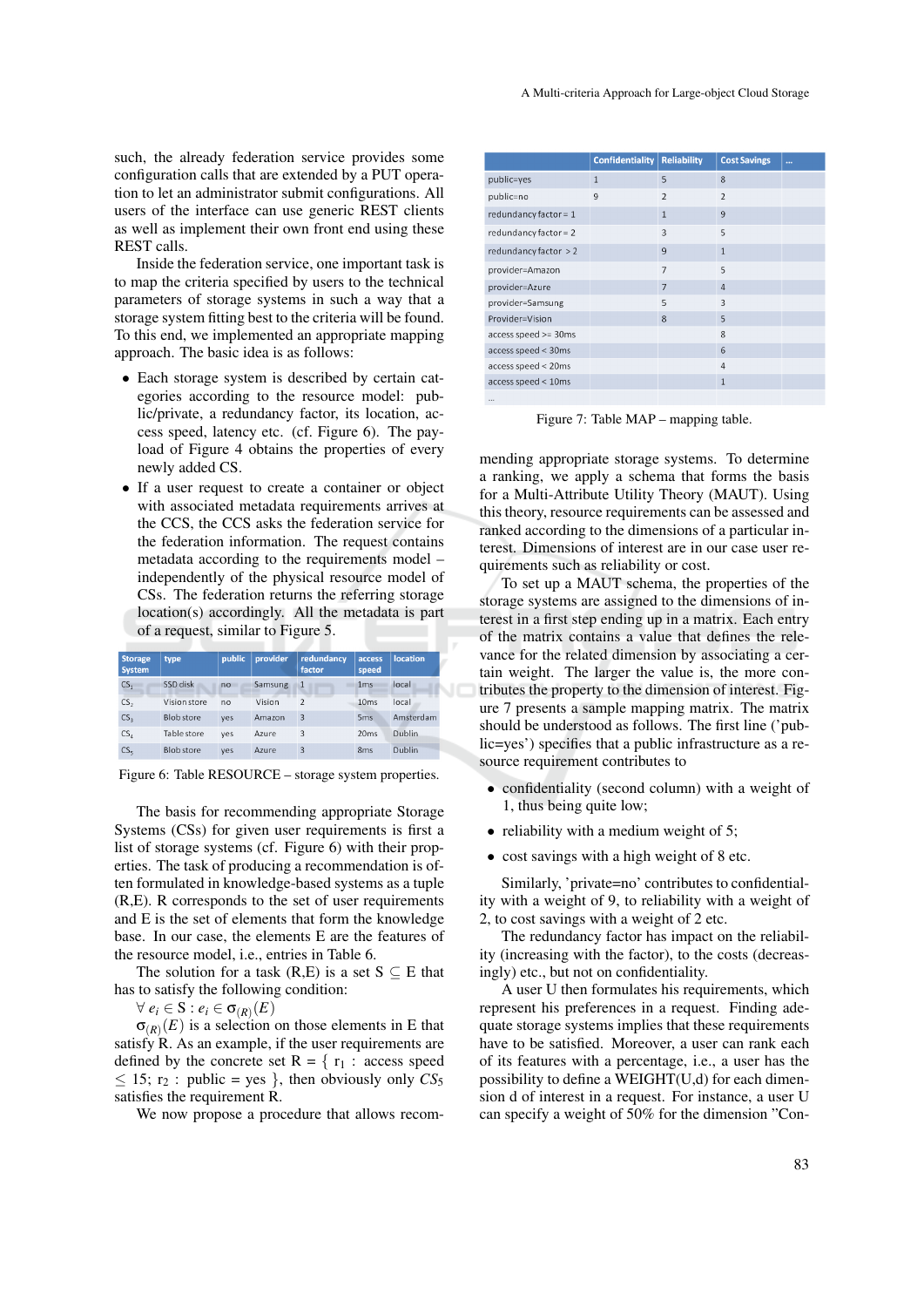fidentiality" and weights of 30% for the dimension "Reliability" and 20% for the dimension "Cost Savings". The storage *CS<sup>i</sup>* with the highest overall value is suited best to satisfy the demands.

In order to formalize the approach, we assume a function *MAP* : *Properties* x *Values* x *Dimensions* → *Int* that represents the mapping table. For instance, *MAP*(*public*, *y*,*Reliablity*) refers to the value 5 in the first line in Figure 7.

Another function *RESOURCE StorageSystemsxProperties* → *Values* corresponds to Figure 6.

The following formula then computes the relevance of a storage system in a weighted manner using those functions:

 $Relevance(U, CS_i) = \sum_{d \in Dimensions} (\sum_{p \in Properties}$ 

 $MAP(p, RESOURCE(CS_i, p), d) \times WEIGHT(U, d)$ 

Using this formula, we can calculate for each CS*<sup>i</sup>* a value for each dimension and obtain the resulting table in Figure 8 for our example. That is,  $CS<sub>2</sub>$  having a value of 10.4 is best suited for the given set of requirements whilst  $CS_3$  and  $CS_5$  with a value of 7.7 are the worst options.

| <b>Storage System</b> | <b>Confidentiality</b><br>(50%) | <b>Reliablity</b><br>(20%) | <b>Cost Savings</b><br>(30%) | <b>Overall</b><br><b>Result</b> |
|-----------------------|---------------------------------|----------------------------|------------------------------|---------------------------------|
| CS <sub>1</sub>       | 5                               | $2 + 1 + 5$                | $2 + 9 + 1$                  | 9.7                             |
| CS <sub>2</sub>       | 5                               | $2 + 3 + 8$                | $2 + 5 + 4$                  | 10.4                            |
| CS <sub>3</sub>       |                                 | $5 + 9 + 7$                | $8 + 1 + 1$                  | 7.7                             |
| CS <sub>4</sub>       | 1                               | $5 + 9 + 7$                | $8 + 1 + 6$                  | 9.2                             |
| CS <sub>5</sub>       | 1                               | $5 + 9 + 7$                | $8 + 1 + 1$                  | 7.7                             |

Figure 8: Sample calculation.

Due to the logic applied to the generation of a recommendation, it might happen that a given set of requirements leads to an empty set of recommendations:  $\sigma_{(R)}(E) = \emptyset$ . In such a case, it is not very helpful to inform the user only about such a conflict, but also to give him a hint about what requirement should be relaxed in order to obtain a recommendation.

A set of conflicts is a set SoC  $\subseteq$  R such that  $\sigma_{Soc}(E) \neq \emptyset$ . SoC is maximal in the sense that no other conflict SoC' fulfilling  $\sigma_{SoC'}(E) \neq \emptyset \wedge$  SoC'  $\supset$ SoC exists. A set of conflicts SoC refers to a certain elements  $e \in E$  under consideration of a set R of requirements. SoC gives a concrete hint about what condition to relax.

## 5 RELATED WORK

Even if cloud federation is a research topic, the basic concepts and architectures of data storage federations have already been discussed many years ago

within the area of federated database management systems (Sheth and Larson, 1990). Sheth and Larson define a federated database system as a "collection of cooperating but autonomous component database systems" including a "software that provides controlled and coordinated manipulation of the component database system". (Sheth and Larson, 1990) describes a five-layer reference architecture for federated database systems. According to the definition, the federated database layer sits on top of the contributing component database systems.

One possible characterization of federated systems can be done according to the dimensions of distribution, heterogeneity, and autonomy. One can also differentiate between tightly coupled systems (where administrators create and maintain a federation in advance) and loosely coupled systems (where users create and maintain a federation on the fly).

Based upon Google App Engine, Bunch et al. (Bunch et al., 2010) present a unified API to several data stores of different open source distributed database technologies. Such a unified API represents a fundamental building block for working with cloud storage as well as on-premises NoSQL database servers. However, the implementation provides access only to a single storage system at a time. Hence compared to our CCS solution, the main focus is on portability and not on a federated access.

Redundant Array of Cloud Storage (RACS) is a cloud storage system proposed by Abu Libdeh et al. (Abu-Libdeh et al., 2010). RACS can be seen as a proxy tier on top of several cloud storage providers, and offers a concurrent use of different storage providers or systems. Adapters for three different storage interfaces are discussed in the paper, however, the approach can be expanded to further storage interfaces. Using erasure coding and distribution, the contents of a single PUT request are split into parts and distributed over the participating storage providers similar to a RAID system. Any operation has to wait until the slowest provider has completed the request. While this approach splits data across storage systems, our approach routes a PUT request to the best suited storage system.

Brantner et al. (Brantner et al., 2008) build a database system on top of Amazon's S3 cloud storage with the intention to include support for multiple cloud storage providers in the future. In fact, Amazon S3 is also one of storage layer options that VISION supports.

There is a lot of ongoing work in the area of multicloud APIs and libraries. Their goal is also to enable a unified access to multiple different cloud storage systems. Among them, Apache Libcloud (Libcloud,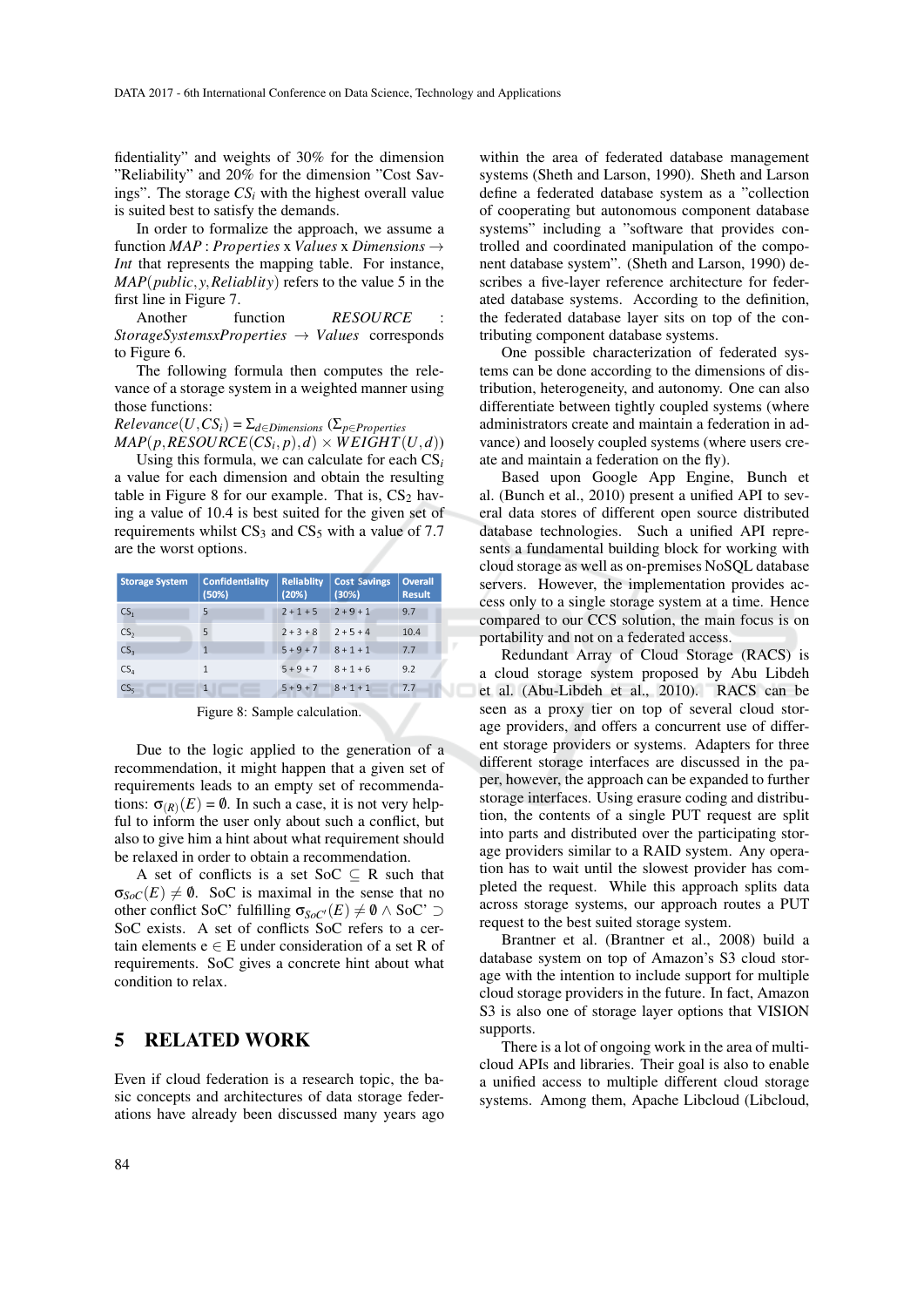2017), Smestorage (SmeStorage, 2017) and Deltacloud (Deltacloud, 2017) should be mentioned. They provide unified access to different storage systems, and protect the user from API changes. However, only basic CRUD methods are supported, mostly lacking of query functionality. Moreover, they have administration features such as stopping and running storage instances.

Further notable approaches can be found in the area of Content Delivery Networks (CDN). A content delivery network consists of a network of servers around the world which maintain copies of the same, merely static data. When a user accesses the storage, the CDN infrastructure delivers the website from the closest servers. However, Broberg et al. (Broberg et al., 2009) state that storage providers have emerged recently as a genuine alternative to CDNs. Moreover, they propose a system called Meta CDN that makes use of several cloud storage providers. Hence, it is not really a storage system. As CDNs in general, Meta CDN mostly focuses on read performance and neglects write performance, too. Anyway, the system provides cheaper solution by using cloud storage.

There are also a couple of hybrid cloud solutions in the literature. Most of them focus on transferring data from private to public, not providing a unified view to hybrid storages. For instance, Nasuni (Nasuni, 2017) is a form of network attached storage, which moves the user's on-premise data to a cloud storage provider. Hence, this hybrid cloud approach gather and encrypt the data from on-premise storage, afterwards sending the encrypted data to a public cloud at either Microsoft Azure or Amazon Web Services. Furthermore, a user has the option to distribute data over multiple stores. Compared to our multilevel sharding approach, Nasuni is a migration approach that eventually moved data to the public cloud.

Another example is Nimbula (Nimbula, 2017), which provides a service allowing the migration of existing private cloud applications to the public cloud using an API that permits the management of all resources. CloudSwitch (CloudSwitch, 2017) has also developed a hybrid cloud that allows an application to migrate its data to a public cloud.

A hybrid cloud option has been developed by Nirvanix (Nirvanix, 2017), however, based upon proprietary Nirvanix products and thus limiting usage due to a danger of vendor lock. Nirvanix offers a private cloud on premises to their customers, and enables data transfer to the public Nirvanix Cloud Storage Network. Other public cloud platforms than Nirvanix are not supported. Due to our adapter approach, VISION is not limited to a specific public cloud service.

As a general observation that can be made, most

commercial federated and hybrid cloud storage solutions do provide a range of offerings to satisfy various customers demands, but pose the risk of a vendor lock-in due to the use of own infrastructure.

The MetaStorage (Bermbach et al., 2011) system seems to be most comparable to our approach since it is a federated cloud storage system that is able to integrate different cloud storage providers. MetaStorage uses a distributed hash table service to replicate data over diverse storage services by providing a unified view between the participating storage services or nodes.

# 6 CONCLUSION AND FUTURE **WORK**

In this paper, we presented a multi-level federation approach for storing large objects like videos. The approach is based upon the metadata idea of the VI-SION Cloud project. Our approach provides a uniform interface for accessing data. The key idea is to use metadata for controlling data placement behavior at a higher semantic level by specifying requirements instead of physical properties. As a technical basis, we benefit from the VISION Cloud software stack (VISION-Cloud, 2011) where such a metadata concept is an integral part for handling storage entities. We show in detail how well-suited VISION Cloud and its storage system architecture is to support new scenarios such as using several storage technologies with different properties for different purposes in parallel, e.g., handling confidential and nonconfidential data, the first kept in an on-premise data store, the later stored in a public cloud.

In this respect, the overall approach allows for adding various further sharding strategies, such as region-based, load balancing, or storage space balancing, redundancy level control etc.

In our future work, we are evaluating the approach. Furthermore, several points have not been tackled so far and are subject to future work. For instance, changing or adding properties of a storage system might lead to a redistribution, maybe taking benefit from on-board federation/migration. Similarly, adding a new storage system node also affects the distribution to storage systems. And finally, we think of extending the approach to a self-learning system that uses information about the user's satisfaction to adopt the mapping table between users' requirements and the properties of the storage system.